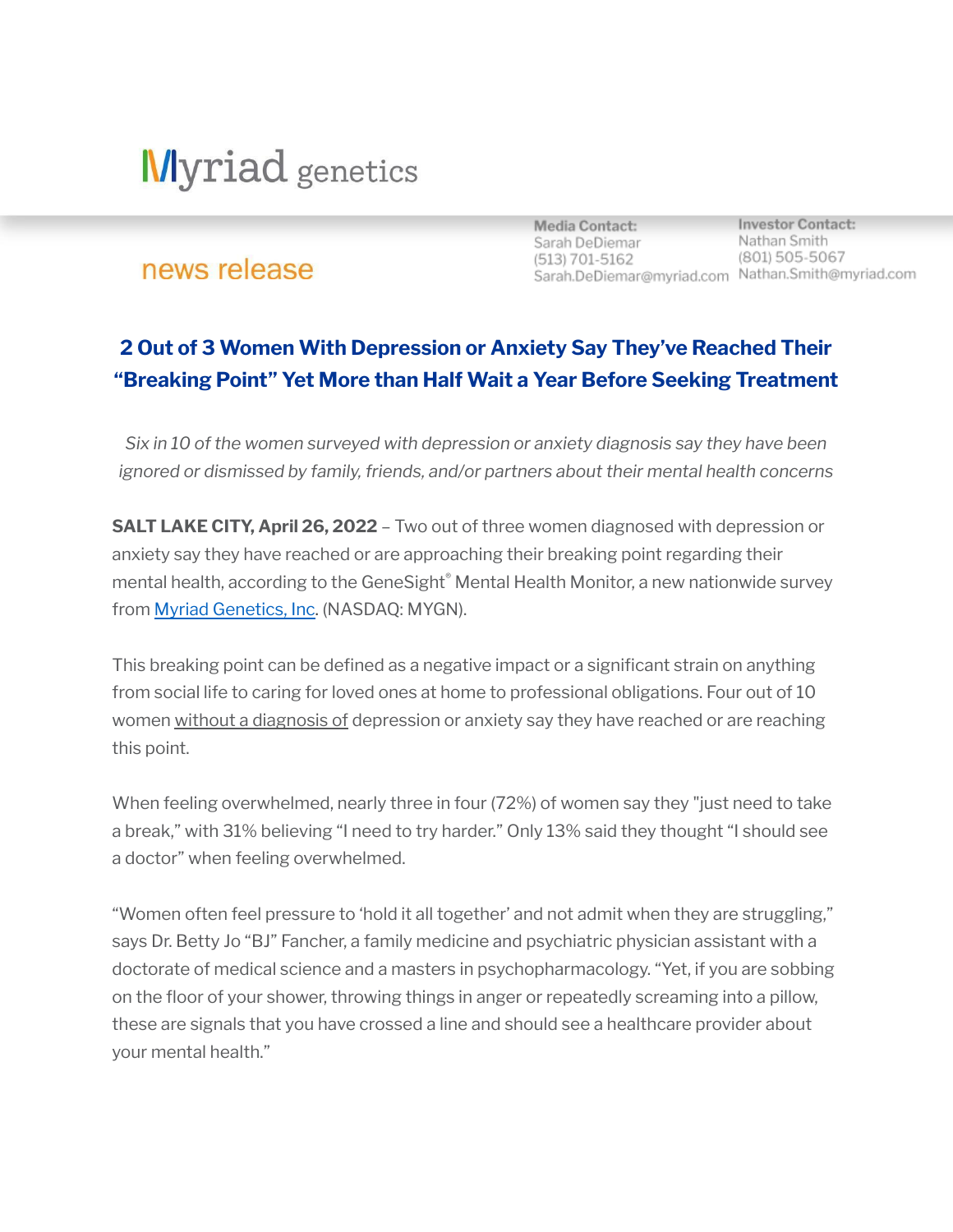Delaying mental health treatment is common among the women surveyed. In fact, more than half (51%) of women diagnosed with anxiety and/or depression waited at least one year before seeking treatment – or never sought treatment at all.

"The GeneSight Mental Health Monitor found that women are waiting more than a year – longer than they should – to get the mental health treatment they need," noted Rachael Earls, PhD, a medical science liaison with Myriad Genetics, makers of the GeneSight test. "It is critical to receive treatment for mental health because we know that mental health conditions are highly comorbid with other physical diseases, such as cancer, stroke, heart disease. Why live with a mental health condition that can impact every aspect of your life until you reach a breaking point?"

According to the survey, the top reasons women diagnosed with depression or anxiety delayed treatment are:

- "I thought it was 'just a phase' or that I could get over it on my own" (60%)
- "I didn't want anyone to know I was struggling" (50%)
- "I didn't want to take medication" (31%)
- "I couldn't afford treatment" (26%)
- "I didn't have health insurance" (19%)
- "I didn't have time to seek treatment" (18%)

#### **Will my concerns be validated or ignored?**

The reluctance by some women to seek treatment may be rooted in how their mental health concerns have been received by family and friends.

Six in 10 of the women surveyed with depression or anxiety diagnosis say they have been ignored or dismissed by family, friends, and/or partners about their mental health concerns. Less than half of women (44%) say they talk to friends or family to relieve stress and anxiety.

"I have friends who won't talk to their parents about how they are struggling because they are afraid of their parents' reaction," says Ansley, daughter of Dr. Fancher and a senior at the University of Georgia, who has been diagnosed with depression, anxiety and ADHD. "Therapy has helped me, so I know the benefits of talking to someone about your mental health. When friends or classmates say they are suffering with depression or anxiety, I encourage them to reach out to someone and get the help they need."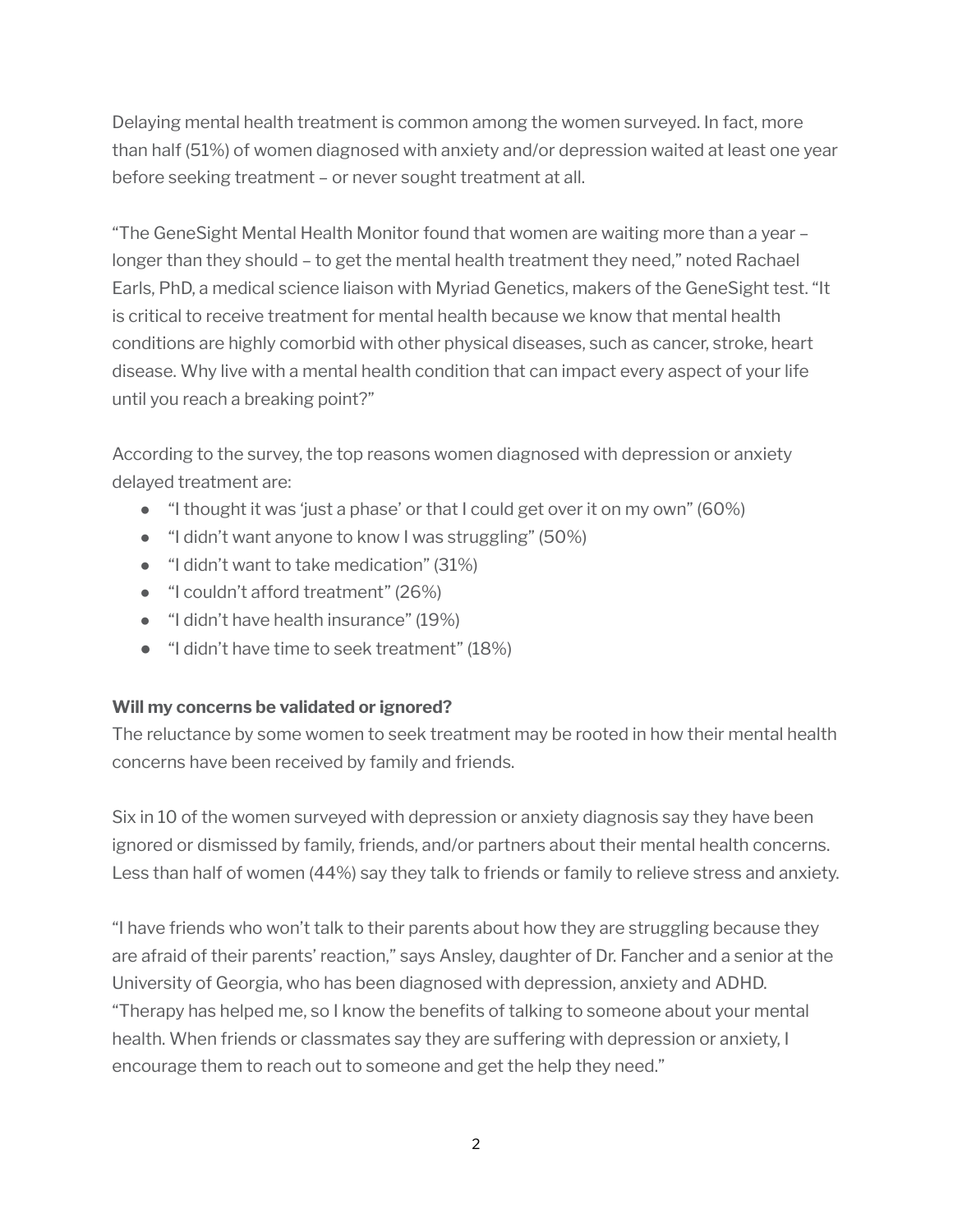Despite available treatment options, fewer than two in 10 women believe they will ever be free from anxiety or depression symptoms.

#### **Getting personalized treatment**

Six in 10 women diagnosed with depression or anxiety agree that taking a prescription medication was the most helpful step in treating their anxiety or depression symptoms, more than any other action or treatment option offered in the survey, including therapy.



Only about 30% of women who have been prescribed psychiatric medication are aware of genetic testing that may help their physicians with prescribing decisions – and only 8% of these respondents have had genetic testing. Yet, 67% of diagnosed women whose doctor did *not* use genetic testing said they wish their doctor had told them about and/or offered a genetic test that could provide information about how their genes may affect medication outcomes.

Dr. Fancher orders the GeneSight test to get personalized genetic information about her patients that helps her understand how they may metabolize or respond to certain medications commonly used to treat depression, anxiety, ADHD and other mental health conditions.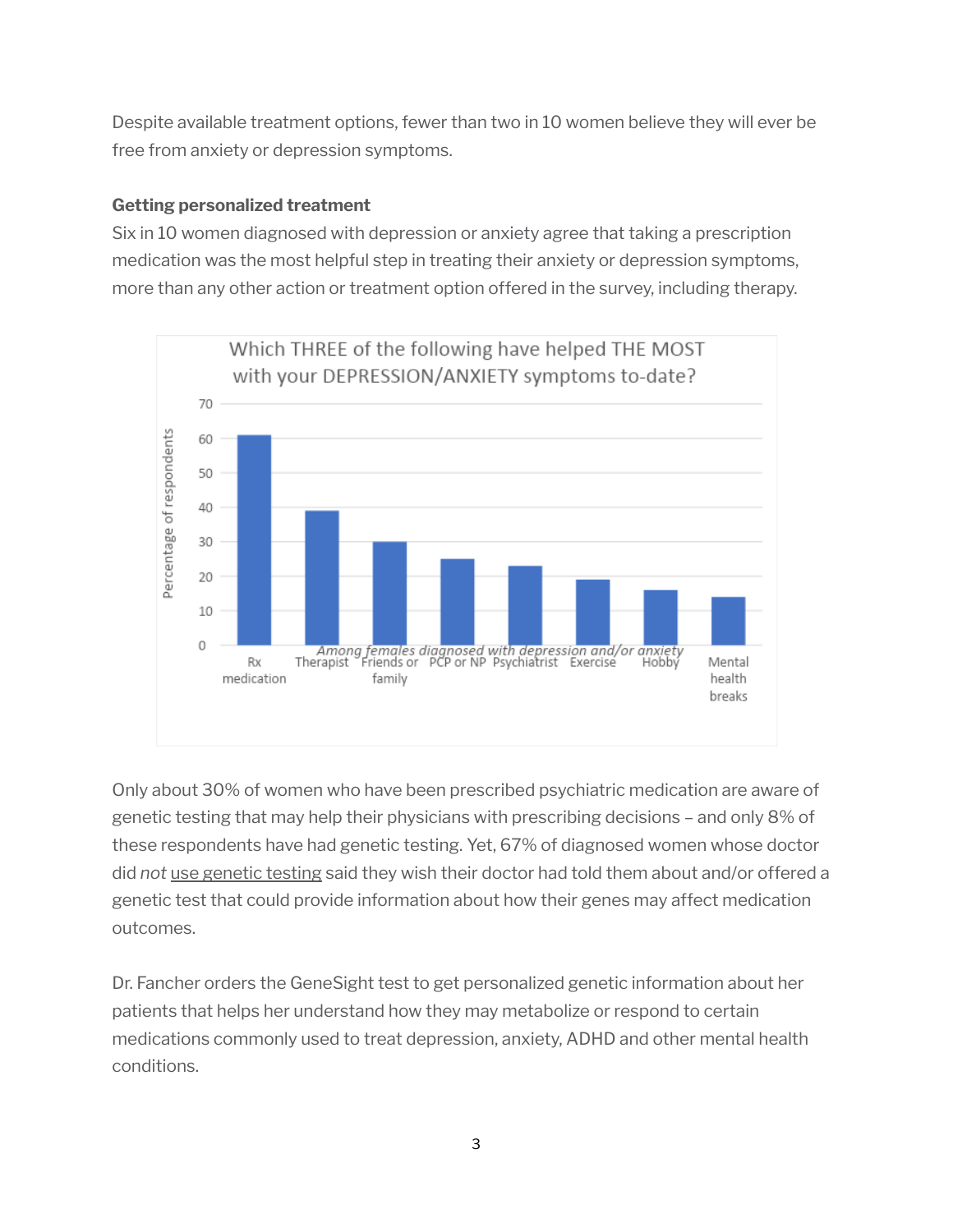"Having the genetic information from the GeneSight test at my fingertips to help inform my medication selection makes me a better provider," said Dr. Fancher.

Ansley's mental health provider also uses the GeneSight test. "She made adjustments based on my results, and I am happy to say that everything is working really well," said Ansley.

For more information on how genetic testing can help inform clinicians on treatment of depression, anxiety, ADHD, and other psychiatric conditions, please visit [GeneSight.com.](https://genesight.com/) To download graphics, a multimedia video and other information regarding the survey, please visit [GeneSight.com/Mental-Health-Monitor](https://genesight.com/mental-health-monitor/).

#### **About the GeneSight ®Mental Health Monitor**

The GeneSight Mental Health Monitor is a nationwide survey of U.S. adults conducted online by ACUPOLL Precision Research, Inc. from Feb. 25 – March 11, 2022, among a statistically representative sample (n=1000) of adults age 18+. The survey included a representative sample of women diagnosed with depression and anxiety. The margin of error in survey results for the total base population at a 95% confidence interval is +/- 3%.

#### **About the GeneSight Test**

The GeneSight Psychotropic test from Myriad Genetics is the category-leading pharmacogenomic test for 64 medications commonly prescribed for depression, anxiety, ADHD, and other psychiatric conditions. The GeneSight test can help inform clinicians about how a patient's genes may impact how they metabolize and/or respond to certain psychiatric medications. It has been given to more than 1.5 million patients by tens of thousands of clinicians to provide genetic information that is unique to each patient. The GeneSight test supplements other information considered by a clinician as part of a comprehensive medical assessment. Learn more at [GeneSight.com](https://genesight.com/).

#### **About Myriad Genetics**

Myriad Genetics is a leading genetic testing and precision medicine company dedicated to advancing health and well-being for all. Myriad discovers and commercializes genetic tests that determine the risk of developing disease, assess the risk of disease progression, and guide treatment decisions across medical specialties where critical genetic insights can significantly improve patient care and lower healthcare costs. *Fast Company* named Myriad